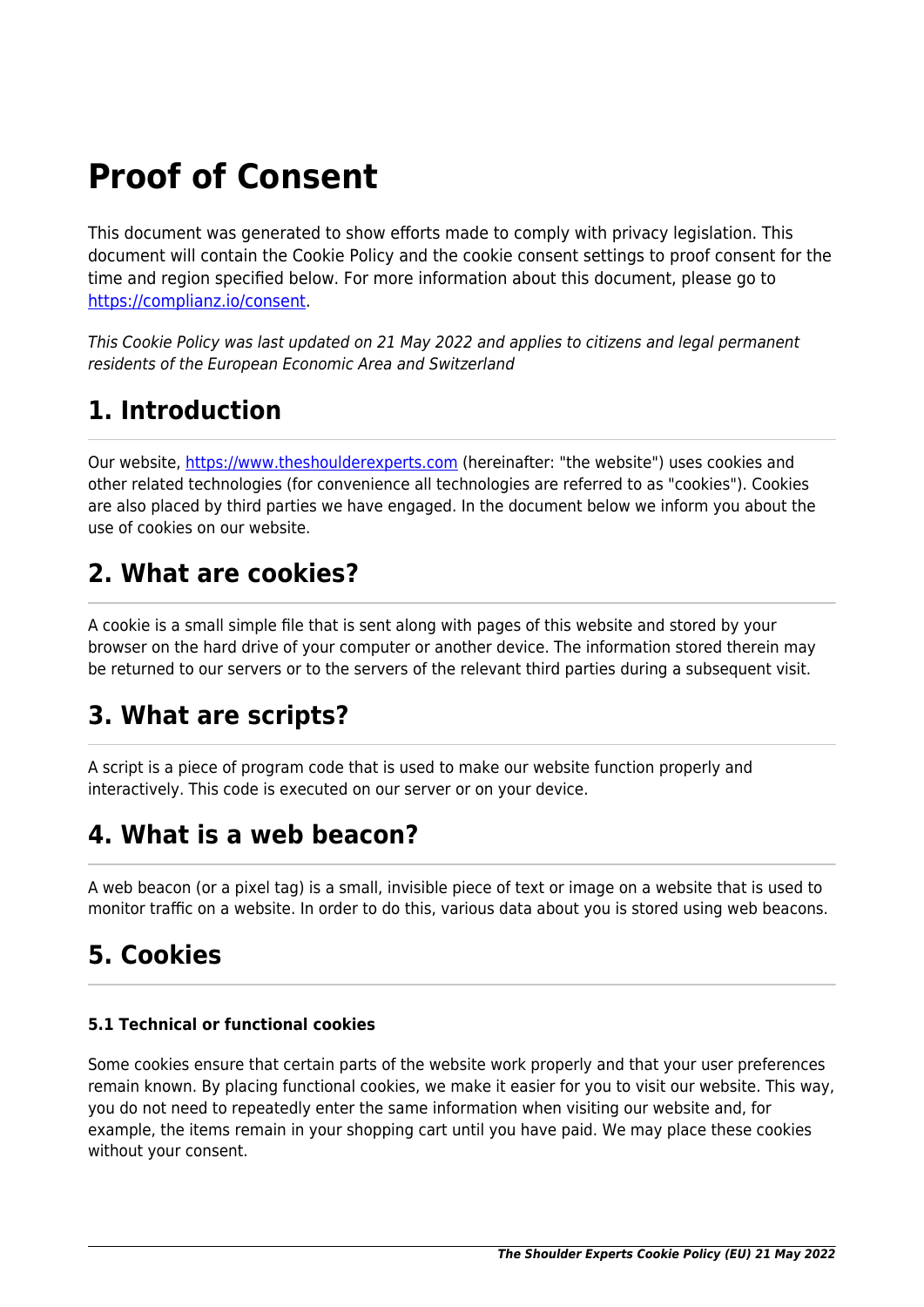#### **5.2 Statistics cookies**

We use statistics cookies to optimize the website experience for our users. With these statistics cookies we get insights in the usage of our website. We ask your permission to place statistics cookies.

#### **5.3 Marketing/Tracking cookies**

Marketing/Tracking cookies are cookies or any other form of local storage, used to create user profiles to display advertising or to track the user on this website or across several websites for similar marketing purposes.

### **6. Placed cookies**

### **Google Fonts**

Marketing/Tracking

#### **Usage**

We use Google Fonts for display of webfonts. [Read more](https://cookiedatabase.org/service/google-fonts/)

#### **Sharing data**

For more information, please read the [Google Fonts Privacy Statement](https://policies.google.com/privacy).

#### **Marketing/Tracking**

**Name**

[Google Fonts API](https://cookiedatabase.org/cookie/google-fonts/tcb_google_fonts/)

**Expiration**

expires immediately

**Function**

Read user IP address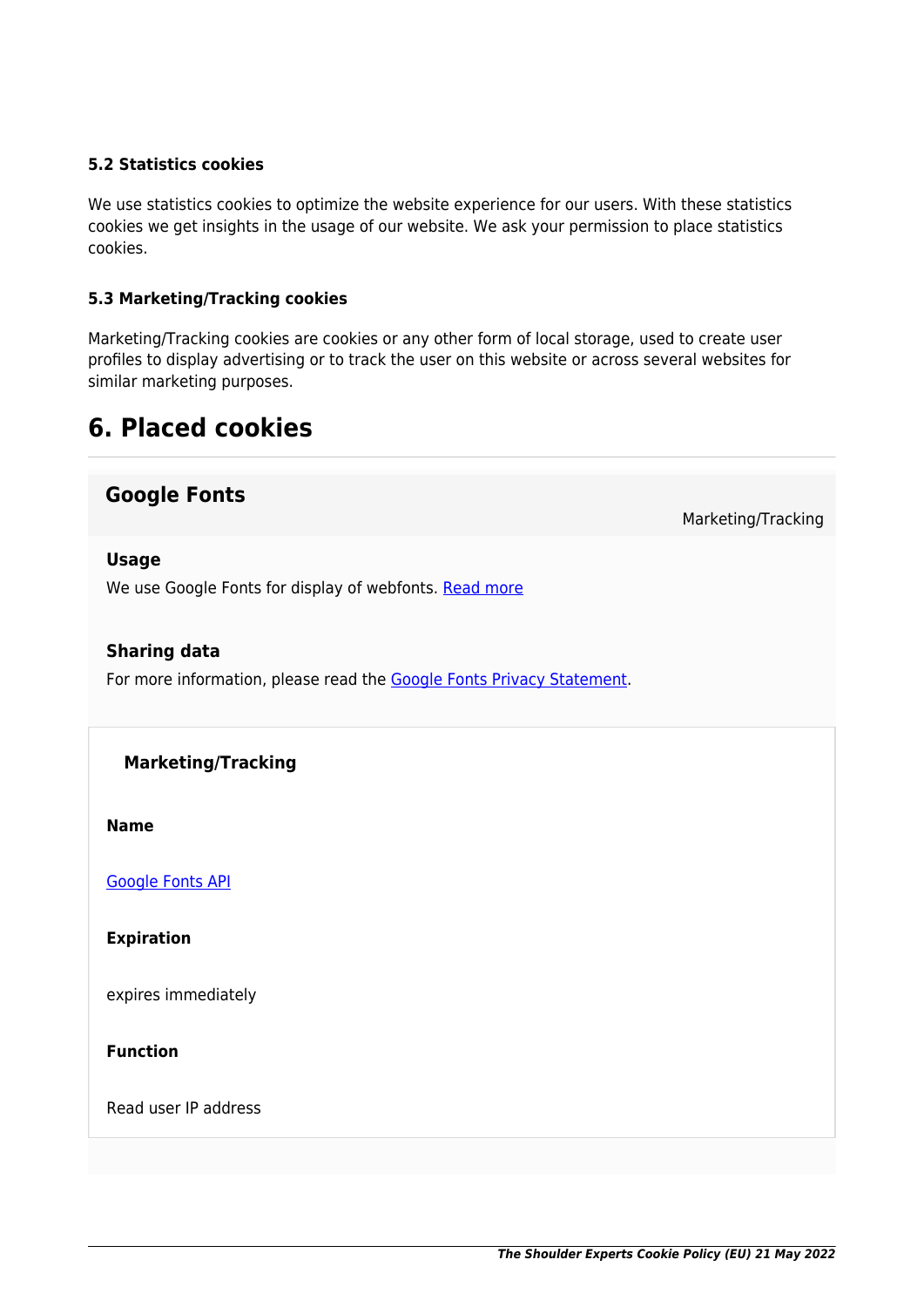### **Google Maps**

Marketing/Tracking

#### **Usage**

We use Google Maps for maps display. [Read more](https://cookiedatabase.org/service/google-maps/)

#### **Sharing data**

For more information, please read the [Google Maps Privacy Statement](https://policies.google.com/privacy).

| <b>Marketing/Tracking</b> |  |
|---------------------------|--|
| <b>Name</b>               |  |
| <b>Google Maps API</b>    |  |
| <b>Expiration</b>         |  |
| expires immediately       |  |
| <b>Function</b>           |  |
| Read user IP address      |  |
|                           |  |

### **7. Consent**

When you visit our website for the first time, we will show you a pop-up with an explanation about cookies. As soon as you click on "Salva preferenze", you consent to us using the categories of cookies and plug-ins you selected in the pop-up, as described in this Cookie Policy. You can disable the use of cookies via your browser, but please note that our website may no longer work properly.

#### **7.1 Manage your consent settings**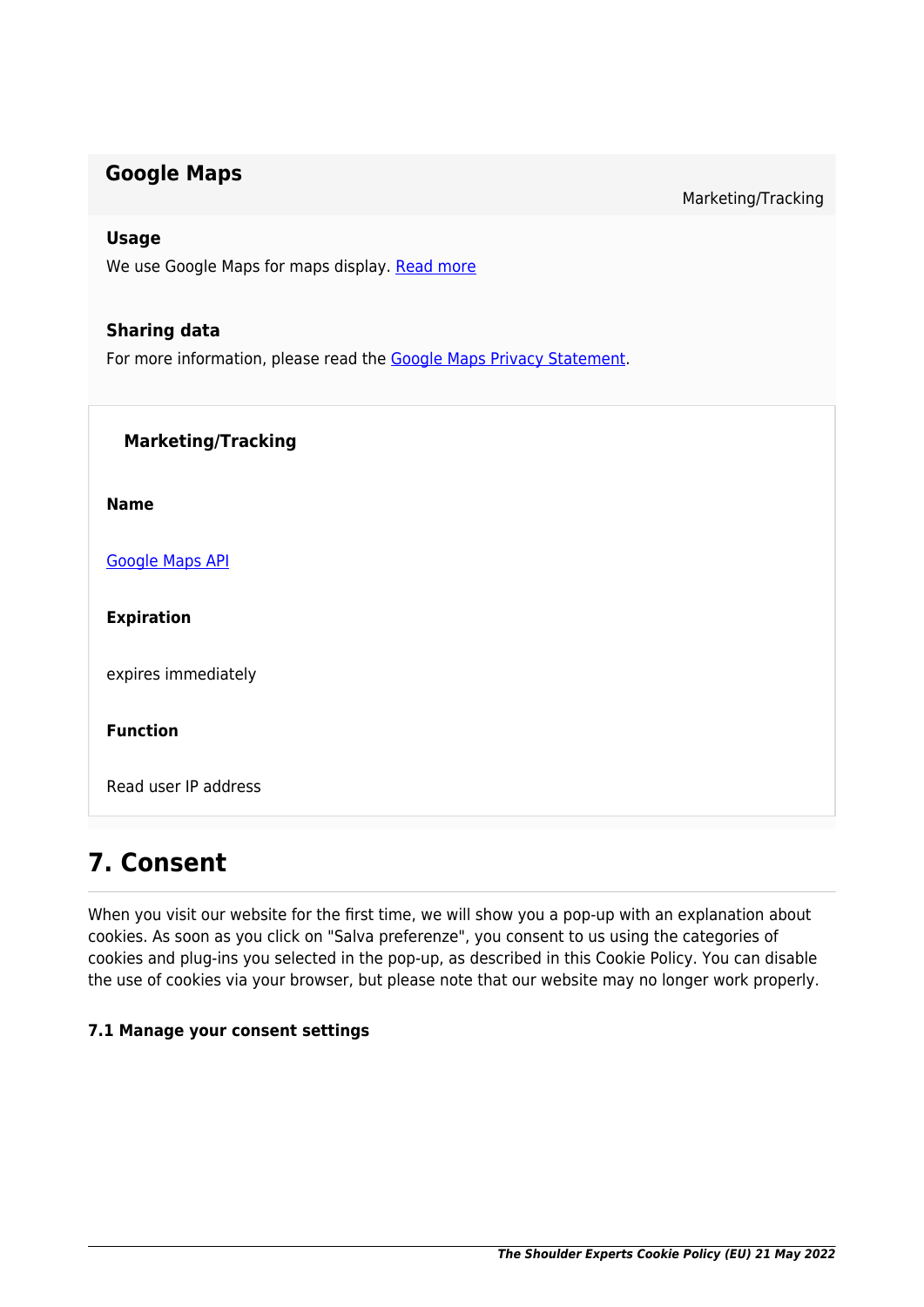### **8. Your rights with respect to personal data**

You have the following rights with respect to your personal data:

- You have the right to know why your personal data is needed, what will happen to it, and how long it will be retained for.
- Right of access: You have the right to access your personal data that is known to us.
- Right to rectification: you have the right to supplement, correct, have deleted or blocked your personal data whenever you wish.
- If you give us your consent to process your data, you have the right to revoke that consent and to have your personal data deleted.
- Right to transfer your data: you have the right to request all your personal data from the controller and transfer it in its entirety to another controller.
- Right to object: you may object to the processing of your data. We comply with this, unless there are justified grounds for processing.

To exercise these rights, please contact us. Please refer to the contact details at the bottom of this Cookie Policy. If you have a complaint about how we handle your data, we would like to hear from you, but you also have the right to submit a complaint to the supervisory authority (the Data Protection Authority).

## **9. Enabling/disabling and deleting cookies**

You can use your internet browser to automatically or manually delete cookies. You can also specify that certain cookies may not be placed. Another option is to change the settings of your internet browser so that you receive a message each time a cookie is placed. For more information about these options, please refer to the instructions in the Help section of your browser.

Please note that our website may not work properly if all cookies are disabled. If you do delete the cookies in your browser, they will be placed again after your consent when you visit our websites again.

## **10. Contact details**

For questions and/or comments about our Cookie Policy and this statement, please contact us by using the following contact details:

**Netherlands** Website:<https://www.theshoulderexperts.com> Email:

This Cookie Policy was synchronized with [cookiedatabase.org](https://cookiedatabase.org/) on 21 May 2022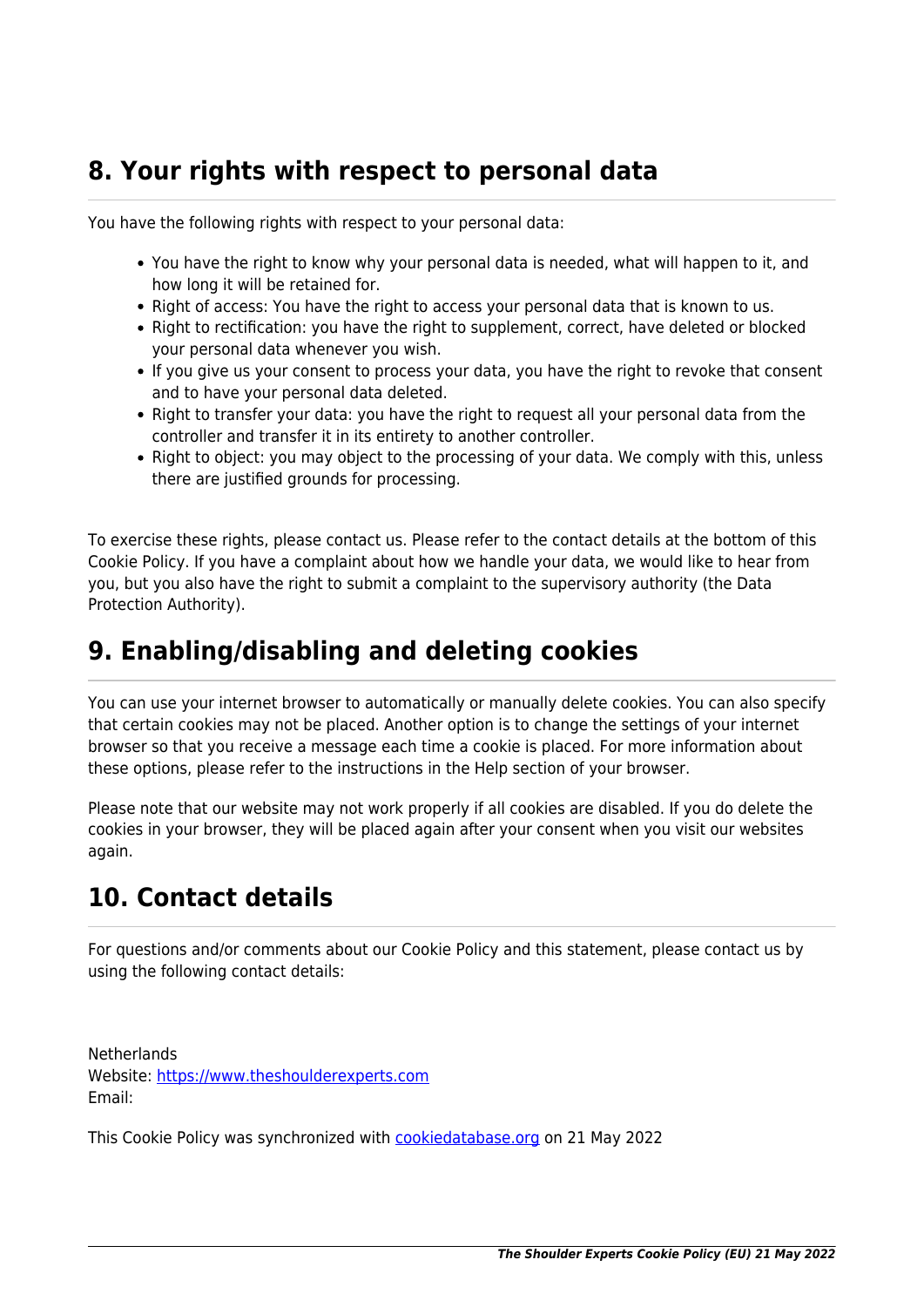# **Cookie consent settings**

- prefix  $\Rightarrow$  cmplz
- $\bullet$  user banner id  $\epsilon$  =  $> 1$
- $\bullet$  block ajax content  $=$  >
- do not track =>
- consenttype  $\equiv$  > optin
- region  $=>$  eu
- $q$  aeoip  $=$
- dismiss timeout =>
- disable cookiebanner =>
- soft cookiewall =>
- dismiss on scroll =>
- cookie expiry  $=$  > 365
- locale => lang=en&locale=en US
- categories => statistics, marketing
- $\bullet$  tcf active  $=>$
- forceEnableStats =>
- preview  $\Rightarrow$
- $\bullet$  clean cookies  $=$  >
- $\bullet$  id  $\rightleftharpoons$  1
- header => Gestisci Consenso Cookie,1
- accept optin => Accetta
- accept optout  $=$  > Accept, 1
- manage consent => Gestisci consenso,1
- manage options => Visualizza le preferenze
- $\bullet$  save settings => Salva preferenze
- $\bullet$  dismiss => Nega,1
- message optout => Per fornire le migliori esperienze, utilizziamo tecnologie come i cookie per memorizzare e/o accedere alle informazioni del dispositivo. Il consenso a queste tecnologie ci permetterà di elaborare dati come il comportamento di navigazione o ID unici su questo sito. Non acconsentire o ritirare il consenso può influire negativamente su alcune caratteristiche e funzioni.
- message optin => Per fornire le migliori esperienze, utilizziamo tecnologie come i cookie per memorizzare e/o accedere alle informazioni del dispositivo. Il consenso a queste tecnologie ci permetterà di elaborare dati come il comportamento di navigazione o ID unici su questo sito. Non acconsentire o ritirare il consenso può influire negativamente su alcune caratteristiche e funzioni.
- category functional => Funzionale
- category preferences => Preferences,1
- category statistics  $=$  > Statistiche,1
- functional text => L'archiviazione tecnica o l'accesso sono strettamente necessari al fine legittimo di consentire l'uso di un servizio specifico esplicitamente richiesto dall'abbonato o dall'utente, o al solo scopo di effettuare la trasmissione di una comunicazione su una